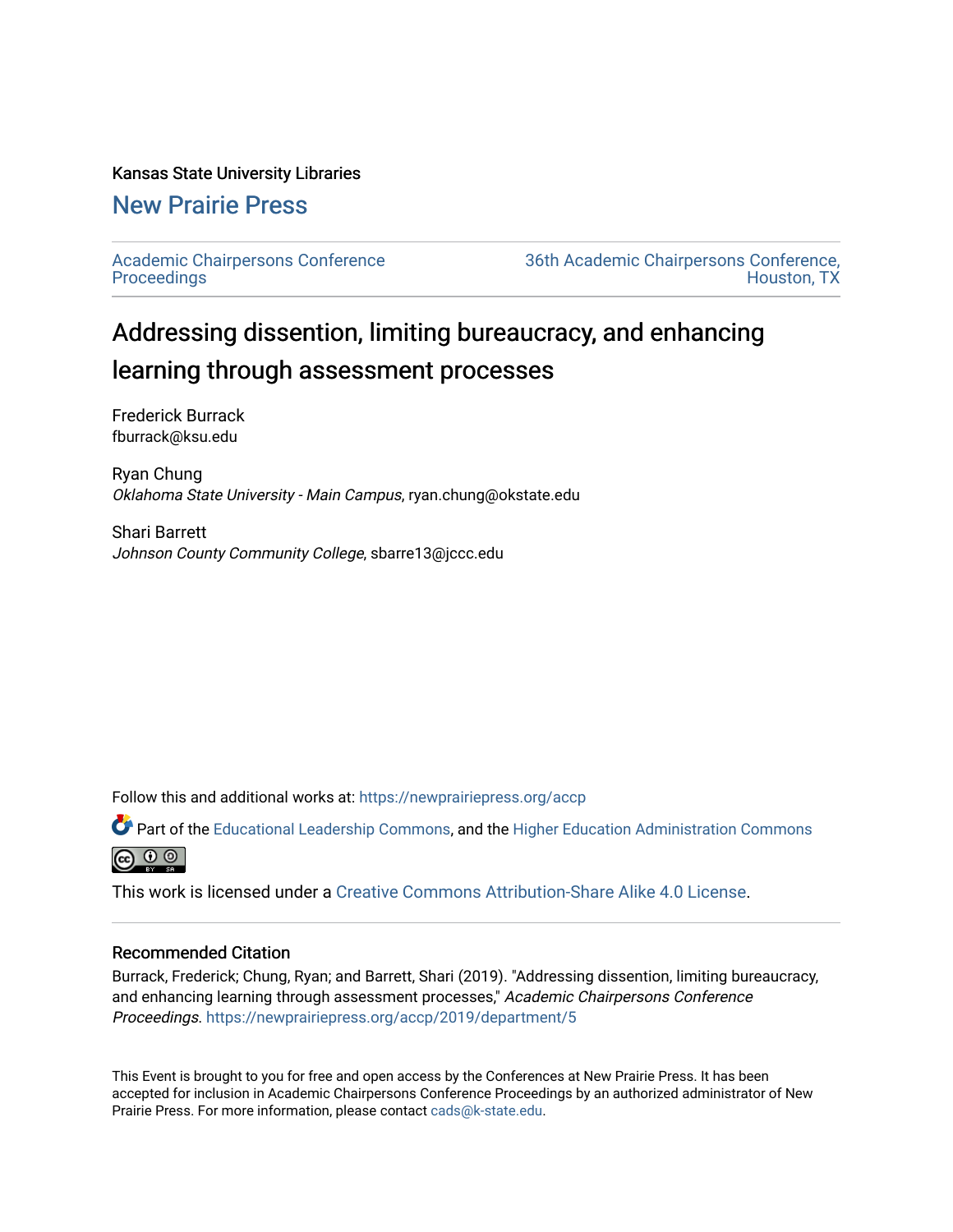## **Academic Chairperson's Conference Houston, Texas - Hyatt Regency Houston February 6-8, 2019**

1. **Title of presentation (10 words or less):** Addressing dissention, limiting bureaucracy, and enhancing learning through assessment processes.

#### **2. Primary presenter information and CV or short biographical sketch:**

Dr. Frederick Burrack, Director of Assessment, Kansas State University

Frederick Burrack is Director of Assessment, Professor of Music Education, and Distinguished Graduate Faculty. He received his Ph.D. in Curriculum and Instruction from the University of Illinois in Urbana; Masters from Northwestern University in Evanston, and Bachelor from Wartburg College. Dr. Burrack's research interests include student learning processes and assessment of learning, cross-disciplinary instruction, and instructional thought development in music teachers. He guides professional development seminars across the United States, has numerous publications in music education and assessment journals, and has presented many conference sessions nationally and internationally. His recently published book, *Applying Model Cornerstone Assessments in K-12 Music: A Research Approach"* was developed from his leadership in the national pilot of Model Cornerstone Assessments aligned with the new National Standards for Music Education. Additional information about Dr. Burrack can be found [https://www.k-state.edu/assessment/fburrack/.](https://www.k-state.edu/assessment/fburrack/)

### **3. Additional presenter information (if applicable):**

Dr. Ryan Chung, Director of Assessment, Oklahoma State University Dr. Chung is the Director of University Assessment and Testing at Oklahoma State University. He completed a BA in Business Administration at the National Taiwan University of Science and Technology (NTUST) in Spring 2001. In June 2004, he arrived in Springfield, Massachusetts as an international student at Springfield College, where he earned a master's degree in 2007 and a Ph.D. in 2011 in Teaching and Administration. He worked as the Coordinator of Institutional Research at Rockford University in Rockford, Illinois and later as Assistant Director in the Office of Academic Assessment at the University of Oklahoma (OU). While at OU he also taught a general education course, "Personal Health," in the Department of Health and Exercise Science. At Oklahoma State University, Dr. Chung teaches "Statistical Methods in Education", and "Research Design and Methodology" in the Department of Research Evaluation Measurement, and Statistics (REMS). Dr. Chung's research fields include but are not limited to: global aspects within higher education in the US; quantitative and qualitative research methods and survey design; student learning outcomes assessment; and general education assessment. Among his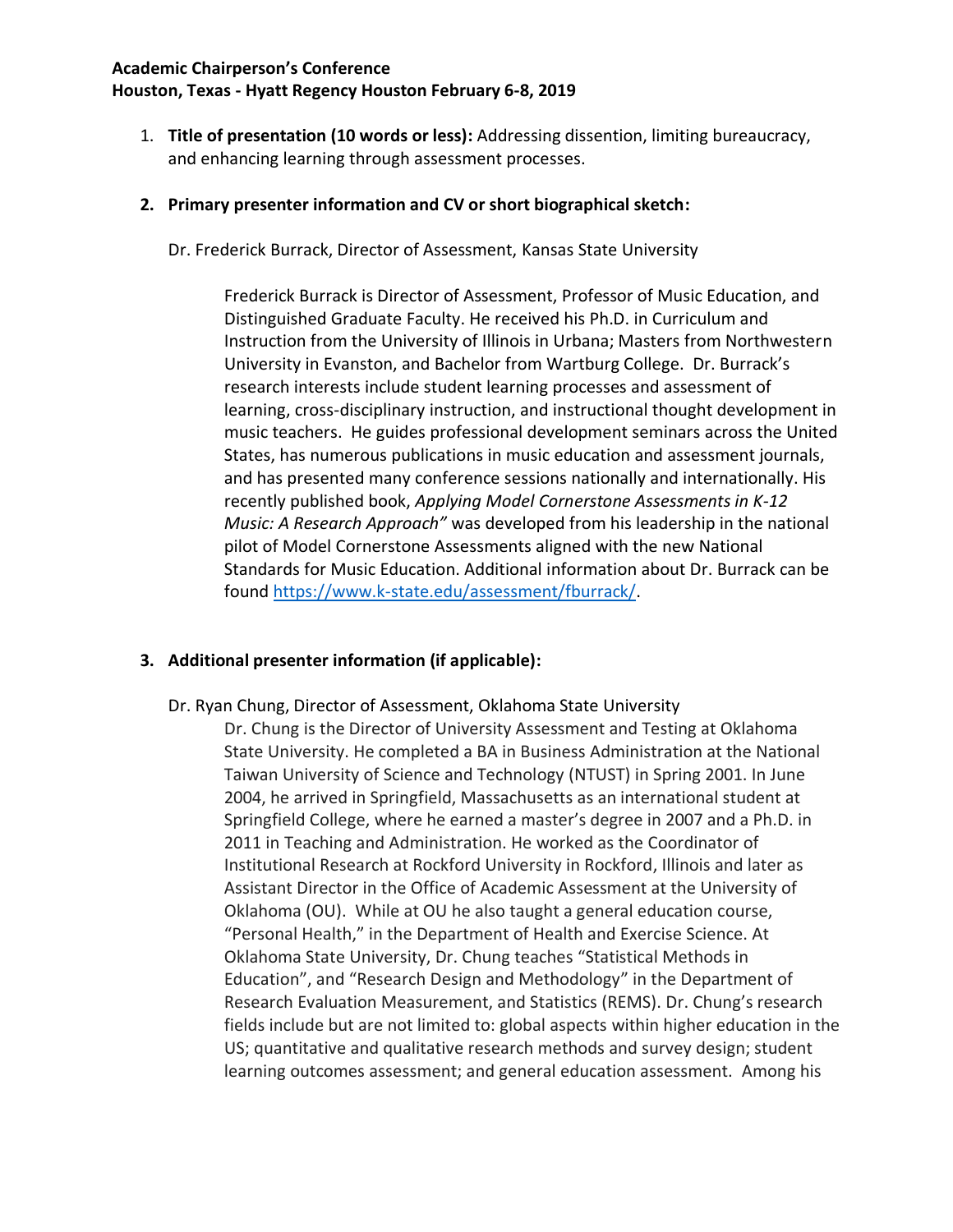#### **Academic Chairperson's Conference Houston, Texas - Hyatt Regency Houston February 6-8, 2019**

accomplishments, Dr. Chung has published a book in Taiwan: *The Truth Be Told: Across Time and Space – The Wisdom of Lao Zi*(2014).

#### Dr. Sheri Barrett, Director of Assessment, Johnson Community College

Dr. Barrett serves as the Director of the Office of Assessment, Evaluation and Institutional Outcomes at Johnson County Community College in Overland Park, Kansas. Dr. Barrett received her Doctorate in Educational Leadership and Policy Studies from the University of Kansas; Masters in Public Administration from University of Missouri-Kansas City, and bachelors from Baker University. Dr. Barrett has presented on assessment at both national and regional conferences including the Assessment Institute, Association for General & Liberal Studies, League for Innovation Learning College Summit, Association of Institutional Research, Association for the Assessment of Learning in Higher Education, the National Benchmarking Institute, Kansas City Area Professional Development Council, the Kansas State Learning Assessment Institute, and Assessment Matters Conference. Dr. Barrett has also consulted and presented both regionally and nationally for colleges and universities on strategic planning, assessment and program review. Additional information on Dr. Barrett can be found on her assessment blog site – [Assessment by Design.](file:///C:/Users/sbarre13/AppData/Local/Microsoft/Windows/INetCache/Content.Outlook/FMIX2GQU/blogs.jccc.edu/outcomesassessment)

### **4. Abstract for the program book and website (25-50 words):**

This panel is an open conversation around strategies that brings together curriculum and instruction, data on student learning, and assessment practices that can lead to program improvements to enhance curriculum, teaching, and learning, as well as expose misconceptions of assessment practice and how assessment leaders can contribute to, or hinder student success.

- 5. **Keywords (no less than five):** Assessment, Learning, Instruction, Curriculum, Collegiality
- **6. Presentation topic theme:** Operating the Department
- **7. Target audience:** Program and assessment leaders
- **8. Type of presentation:** Interactive Workshop (105 minutes)
- 9. **Objectives of the presentation:** Session participants will be able to:
	- identity/determine specific strategies and assessment processes which have been discussed in the session that can be possibly applied/implemented at their institutional settings (depending on assessment cultural and support, resources, etc.)